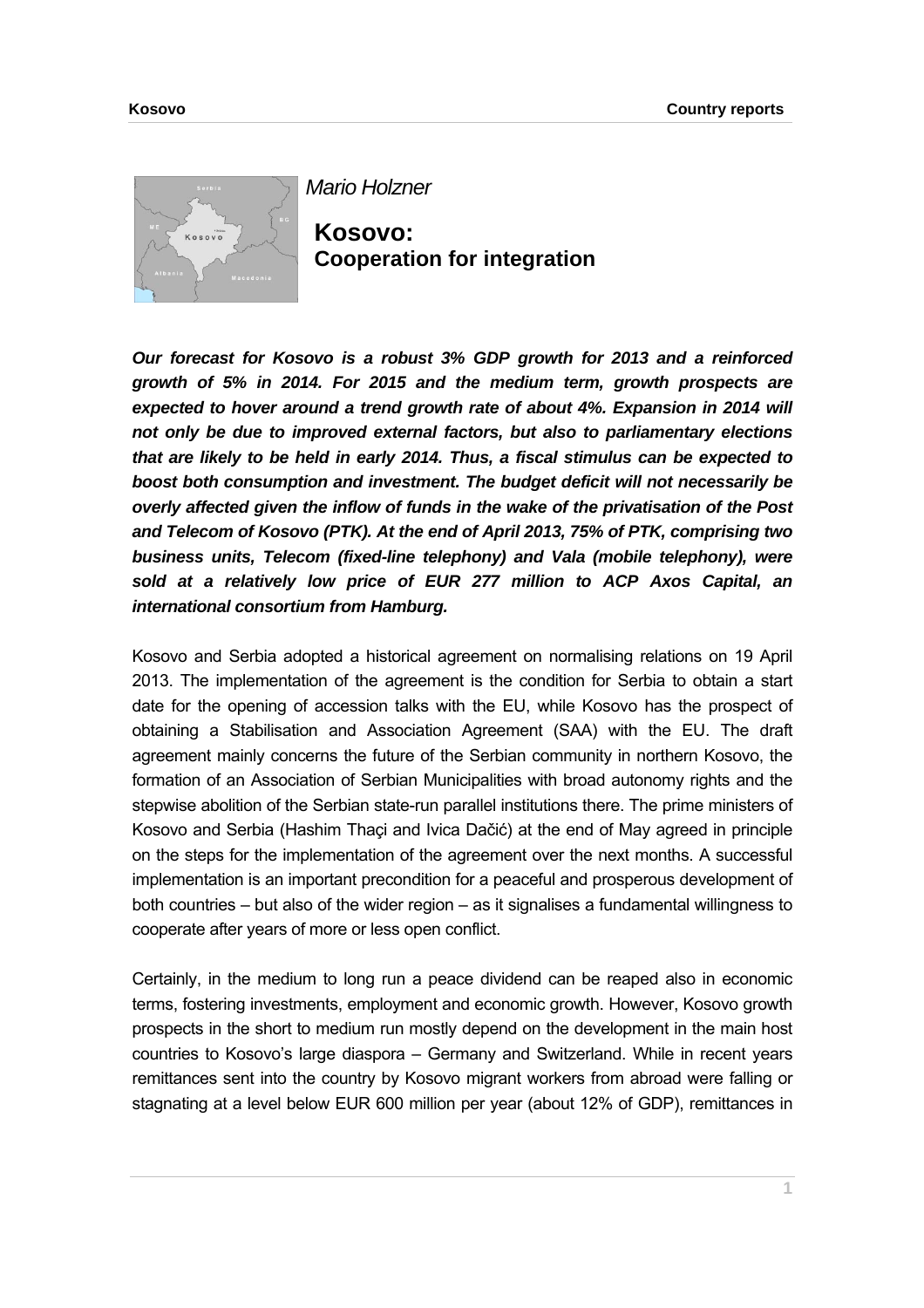2012 grew by almost 4% and are now close to the all-time peak of 2008. The European Commission forecasts for Germany a somewhat slower GDP growth development for 2013 (0.4%) and a substantial improvement in 2014 (1.8%). The Swiss State Secretariat for Economic Affairs expects a slight increase of growth in 2013 (1.3%) and also stronger growth in 2014 (2.1%) in Switzerland. Certainly downside risks cannot be neglected in both cases.

In terms of export development, 2012 was rather disappointing. It was only due to a very weak domestic demand that imports fell even more. For 2013 exports are expected to rise again. Customs data for goods exports in the first four months of 2013 indicate an increase of more than 20% as compared to the same period a year earlier. This happened against the background of rather stagnant or even falling commodity prices (Kosovo's main exports are base metals) and a stable real effective exchange rate. In the same period, imports of goods increased by less than 3%. While these trade growth rates will most likely adjust to a certain extent, the general trend seems to indicate positive dynamics on the side of external demand.

The development of domestic demand appears to be mixed. Overall, new loans to the economy were stagnant over the first four months of 2013 as compared to the same period one year earlier. However, investment loans to non-financial corporations experienced a significant drop of 14%. At the same time household consumer loans increased by almost 21% and household mortgage loans by more than 11%. It seems that deleveraging is primarily occurring in the firms' sector. This is probably also where most of the nonperforming loans (NPLs) are concentrated. NPLs increased by about two percentage points to almost 8% of total loans by the end of January 2013. Nevertheless, the financial system of Kosovo appears to be quite stable. The banking system's average capital adequacy ratio stood at 15% at the end of January 2013, well above the regulatory minimum of 12%.

Our forecast for Kosovo is a robust 3% GDP growth for 2013 and a reinforced growth of 5% in 2014. For 2015 and the medium term, growth prospects are expected to hover around a trend growth rate of about 4%. Expansion in 2014 will not only be due to improved external factors, but also to parliamentary elections that are likely to be held in early 2014. Thus, a fiscal stimulus can be expected to boost both consumption and investment. The budget deficit will not necessarily be overly affected given the inflow of funds in the wake of the privatisation of the Post and Telecom of Kosovo (PTK). At the end of April 2013, 75% of PTK, comprising two business units, Telecom (fixed-line telephony) and Vala (mobile telephony), were sold at a relatively low price of EUR 277 million to ACP Axos Capital, an international consortium from Hamburg.